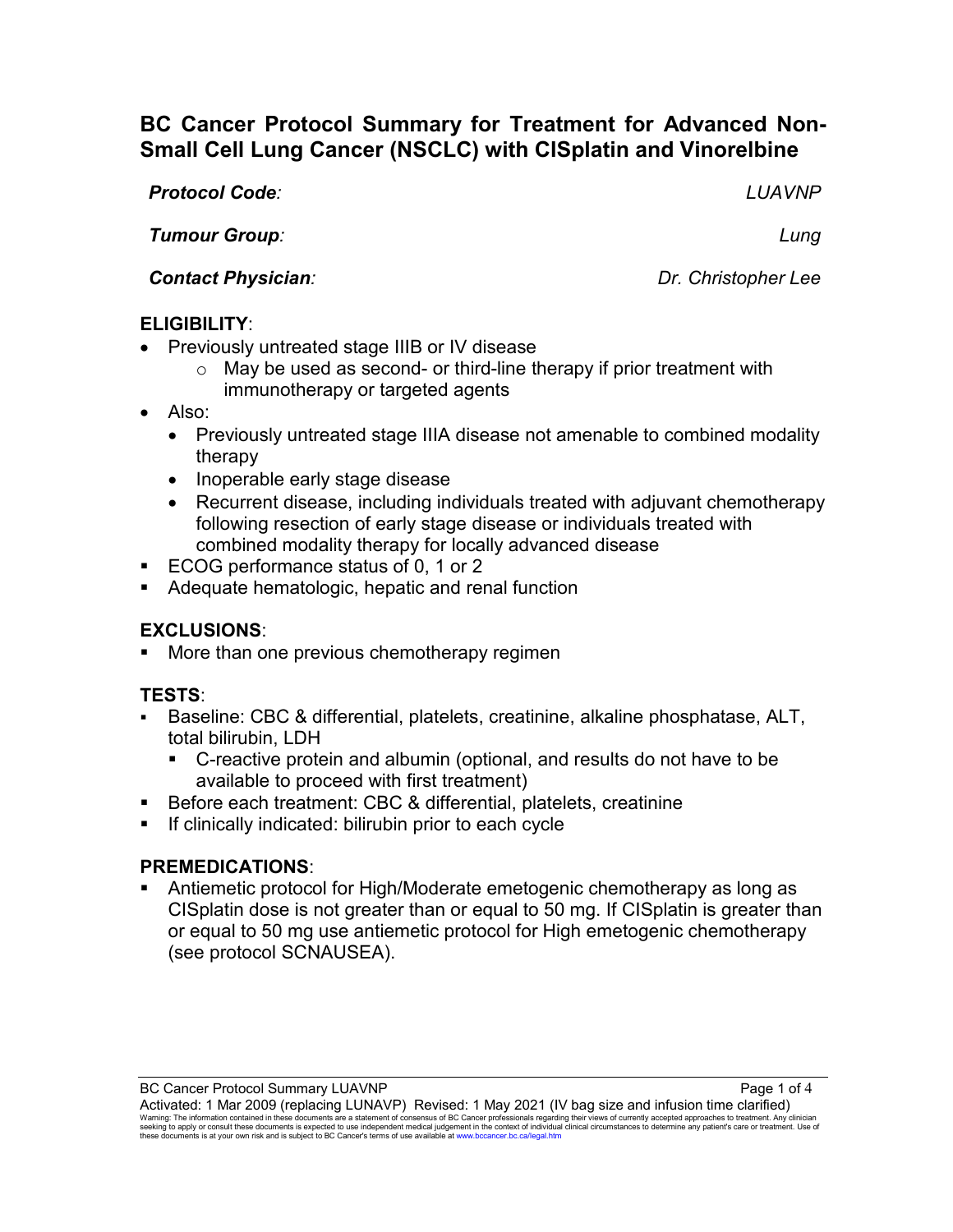#### **TREATMENT**:

| Drug                                                                            | <b>Dose</b>                               | <b>BC Cancer Administration Guideline</b> |  |
|---------------------------------------------------------------------------------|-------------------------------------------|-------------------------------------------|--|
| (Drugs can be given in any sequence)                                            |                                           |                                           |  |
| <b>CISplatin</b>                                                                | 30 mg/m <sup>2</sup> /day on days 1 and 8 | IV in NS 100 to 250 mL* over 30           |  |
|                                                                                 |                                           | minutes                                   |  |
| vinorelbine                                                                     | 30 mg/m <sup>2</sup> /day on days 1 and 8 | IV in NS 50 mL over 6 minutes, then       |  |
|                                                                                 |                                           | flush line with NS 75 to 125 mL prior to  |  |
|                                                                                 |                                           | removing/capping IV access                |  |
| *If CISplatin dose less than or equal to 60 mg use NS 100 mL, if CISplatin dose |                                           |                                           |  |
| greater than 60 mg use NS 250 mL                                                |                                           |                                           |  |

### **Repeat every 21 days x 6 cycles**

Alternatively, CARBOplatin may be substituted for CISplatin (please note modified Vinorelbine dosing):

| Drug                                 | <b>Dose</b>                               | <b>BC Cancer Administration</b><br><b>Guideline</b>                                                           |  |  |
|--------------------------------------|-------------------------------------------|---------------------------------------------------------------------------------------------------------------|--|--|
| (Drugs can be given in any sequence) |                                           |                                                                                                               |  |  |
| <b>CARBOplatin</b>                   | AUC 5 on day 1 only                       | IV in NS 100 to 250 mL over 30<br>minutes                                                                     |  |  |
|                                      | Dose = $AUC \times (GFR^* + 25)$          |                                                                                                               |  |  |
| vinorelbine                          | 25 mg/m <sup>2</sup> /day on days 1 and 8 | IV in NS 50 mL over 6 minutes, then<br>flush line with NS 75 to 125 mL prior to<br>removing/capping IV access |  |  |

### **Repeat every 21 days x 6 cycles**

\* GFR preferably from nuclear renogram, if not possible use:

$$
GFR = \frac{N x (140 \text{-age in years}) x wt (kg)}{serum creationine (micromol/L)}
$$
 N = 1.04 (women) or 1.23 (men)

The estimated GFR should be capped at 125 mL/min when it is used to calculate the initial CARBOplatin dose. When a nuclear renogram is available, this clearance would take precedence.

BC Cancer Protocol Summary LUAVNP **Page 2 of 4** and 2 of 4

Activated: 1 Mar 2009 (replacing LUNAVP) Revised: 1 May 2021 (IV bag size and infusion time clarified)<br>Warning: The information contained in these documents are a statement of consensus of BC Cancer professionals regarding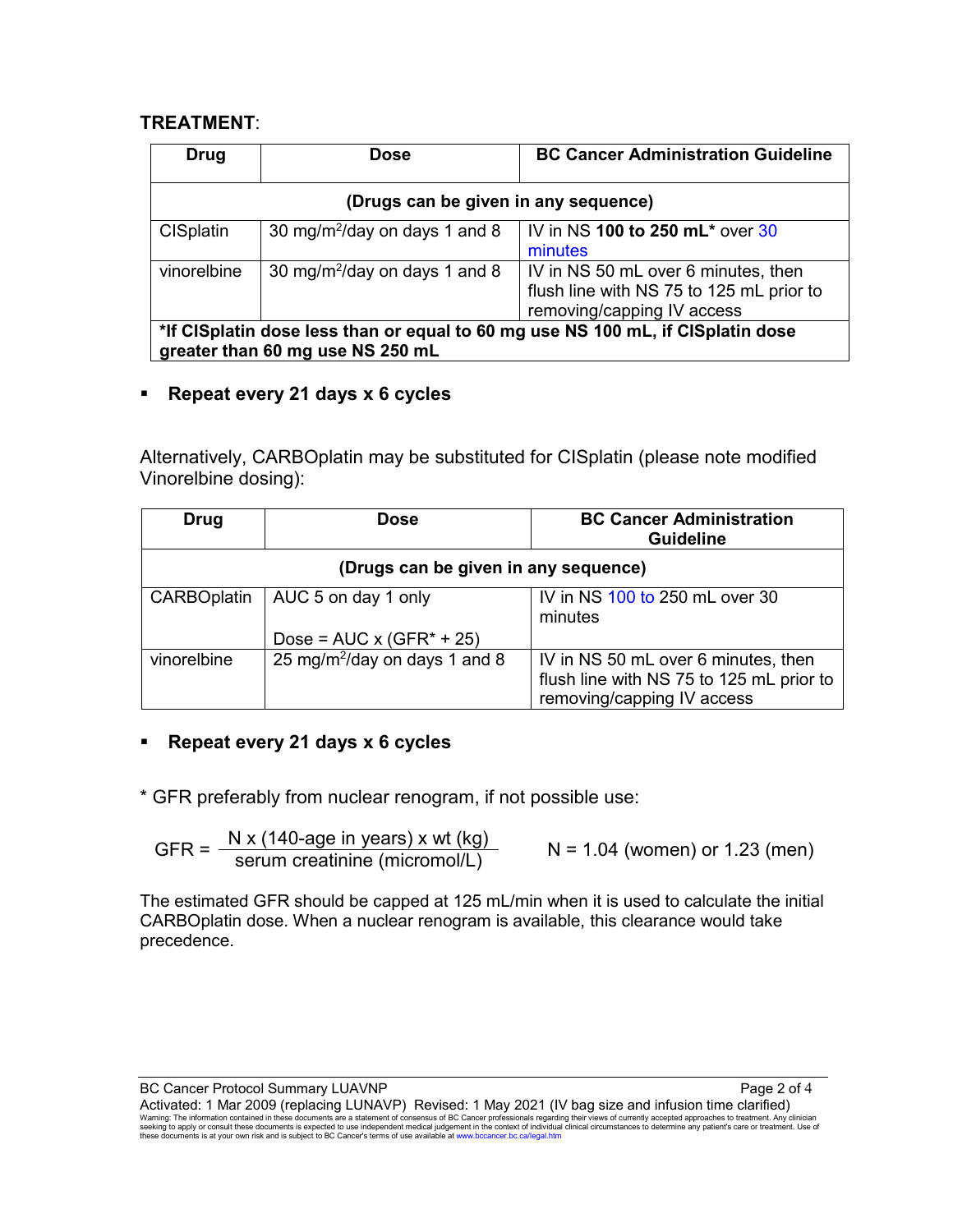#### **DOSE MODIFICATIONS**:

#### 1. **HEMATOLOGY For vinorelbine**

| ANC $(x 109/L)$                                                                                                                                    |     | Platelets (x 10 <sup>9</sup> /L) | Dose **      |  |
|----------------------------------------------------------------------------------------------------------------------------------------------------|-----|----------------------------------|--------------|--|
| greater than or equal to 1.0                                                                                                                       | and | greater than or equal to 100     | 100%         |  |
| 0.5 to less than 1.0                                                                                                                               | or  | 75 to less than 100              | 75%          |  |
| less than 0.5                                                                                                                                      | or  | less than 75                     | <b>Delay</b> |  |
| **Consider decreasing vinorelbine to 75% or 22.5mg/m <sup>2</sup> if an episode of febrile<br>neutropenia occurs with the prior cycle of treatment |     |                                  |              |  |

#### 2. **HEPATIC DYSFUNCTION For vinorelbine**

| <b>Bilirubin (micromol/L)</b> | <b>Dose</b> |
|-------------------------------|-------------|
| less than or equal to 35      | 100%        |
| 36 to 50                      | 50%         |
| greater than 50               | 25%         |

#### 3. **RENAL DYSFUNCTION For CISplatin**:

| <b>Calculated Cr Clearance (mL/min)</b> | <b>Dose</b>                                                                      |
|-----------------------------------------|----------------------------------------------------------------------------------|
| greater than or equal to 60             | $100\%$                                                                          |
| 45 to less than 60                      | 66% CISplatin or go to CARBOplatin option                                        |
| less than 45                            | Hold CISplatin or delay with additional IV fluids or go<br>to CARBOplatin option |

### **PRECAUTIONS**:

1. **Extravasation**: vinorelbine causes pain and tissue necrosis if extravasated. It is recommended to flush thoroughly with 75 to 125 mL NS after infusing vinorelbine. Hydrocortisone 100mg IV prior to vinorelbine may be of benefit. Refer to BC Cancer Extravasation Guidelines.